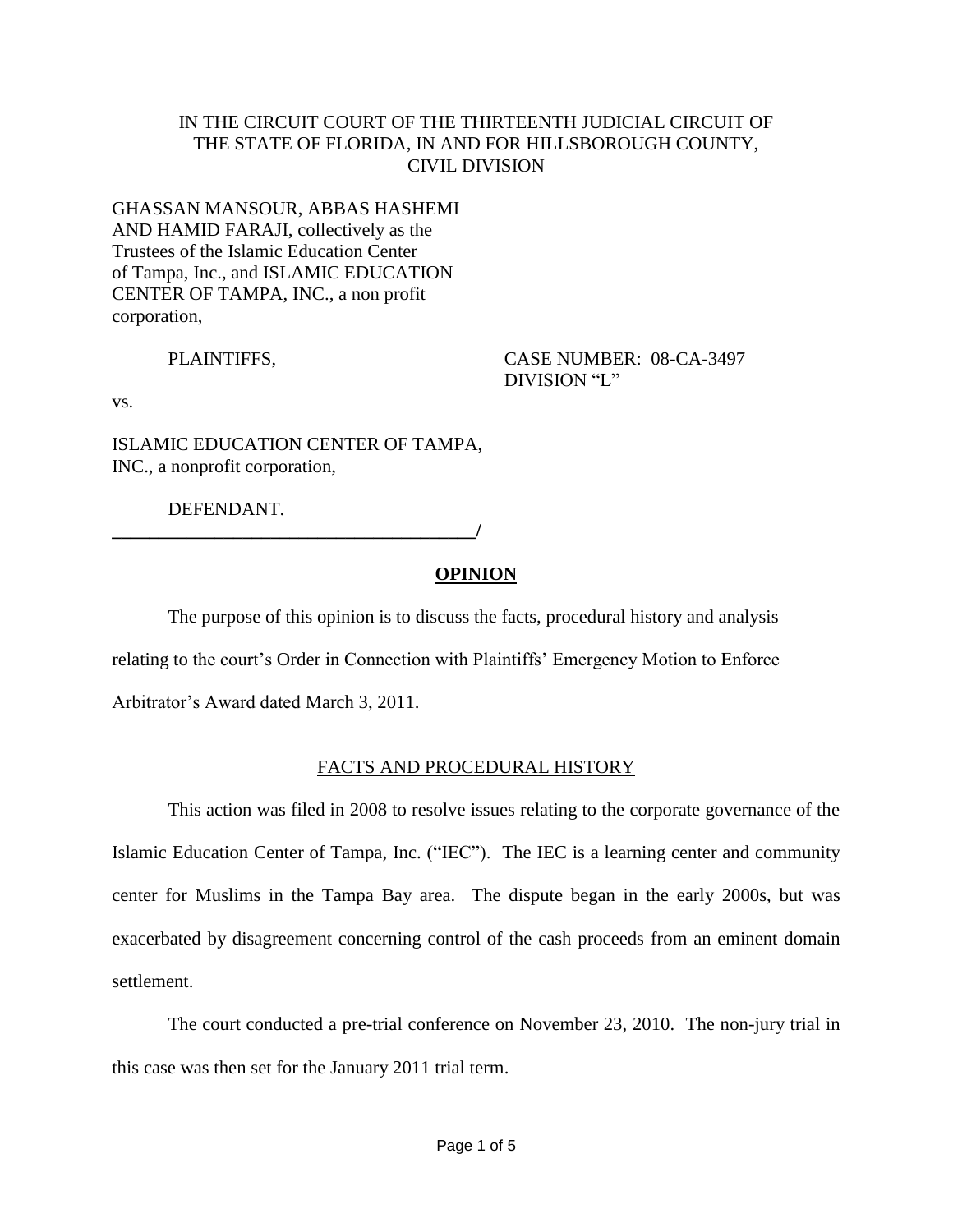Shortly before the scheduled trial the plaintiff filed Plaintiffs' Emergency Motion to Enforce Arbitrator's Award claiming that the litigation should be concluded in line with the decision of an arbitrator. The Plaintiff sought an emergency hearing on the motion in view of the impending trial. Prior to the motion the court was not aware of any arbitration pending between the parties.

The hearing on Plaintiff's motion began on January 10, 2011. Testimony was taken and the attorneys presented legal argument on the motion. The primary goal of the hearing was to determine whether an arbitration had taken place, the nature of the arbitration (whether civil or religious) and the outcome of the purported arbitration.

The IEC is governed by a "constitution" drafted by an Islamic A'lim. Part of the evidence considered by the court was a document entitled "Organizational Structure of the Islamic Education Center of Tampa as described in its constitution which was adopted on September 25, 1993" (Plaintiffs' Exhibit #4). This document guides the operation of the IEC.

Plaintiffs' Exhibit #4 contains several provisions that are relevant to the issue of corporate governance of the IEC. Article 5 is entitled "Organizational Framework." Subsection 5.2 describes the Resident A'lim and his role. The IEC constitution provides that a Resident A'lim has veto power over the board of trustees. The IEC constitution also provides in paragraph 5.2.2 that the Resident A'lim is to guide the IEC "to insure adherence to Islamic laws."

The A'lim is also to provide judgment on matters of conflict referred to him by the board. The decision by the A'lim on such matters is to be implemented. According to one witness, in the Muslim religion, an A'lim is a person who is specially educated and trained in Islam. The A'lim teaches, guides and leads the people.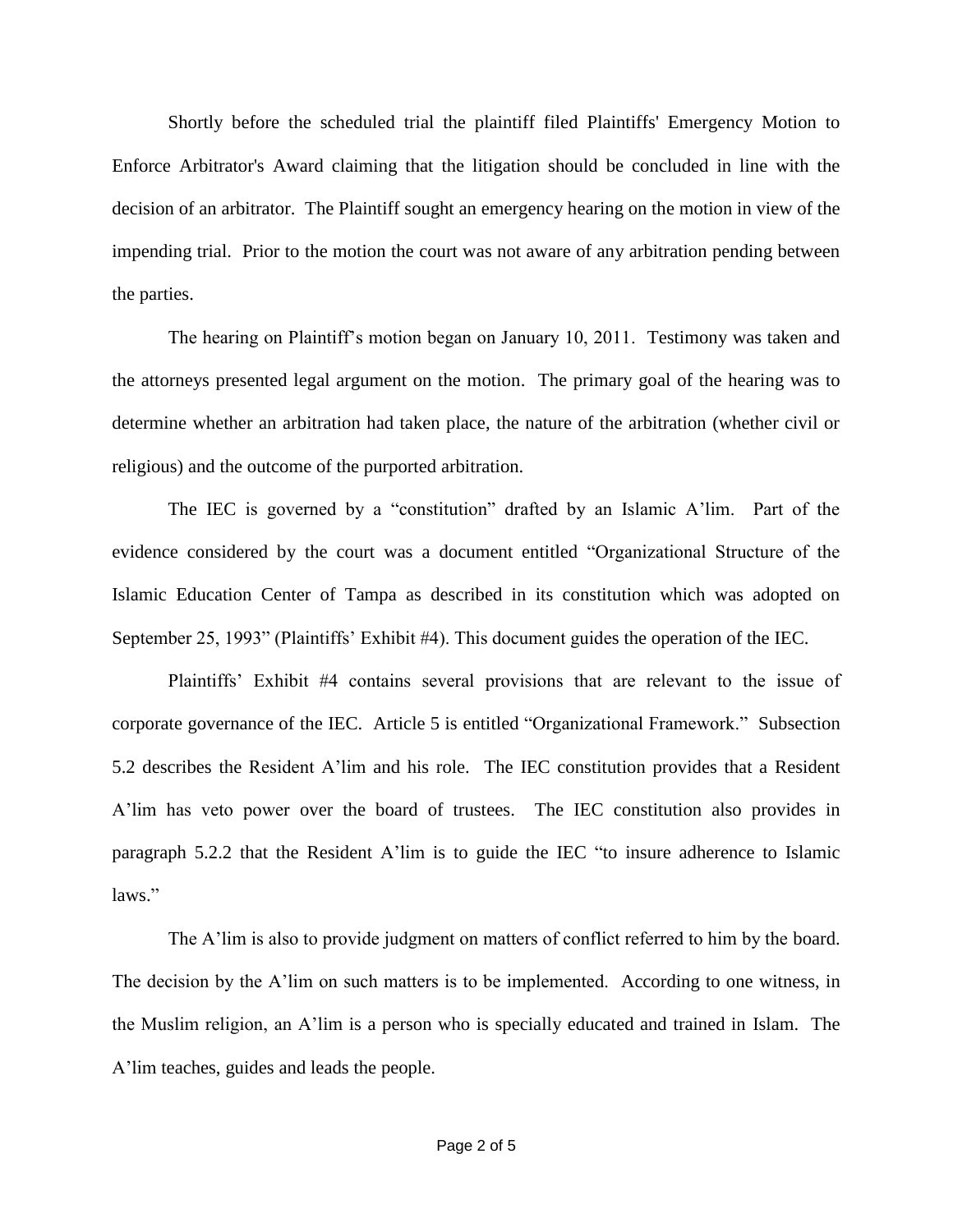The initial inquiry of the court was to determine whether the purported arbitration was part of an established dispute resolution process recognized by ecclesiastical law. The testimony taken at the initial hearing established that in Islam the Quran provides that two or more brothers who have a dispute are first required to try to resolve the dispute among themselves. If that does not occur they can agree to present the dispute to the greater community of brothers within the mosque or the Muslim community. If that is not done or the dispute is not resolved then it is presented to an Islamic judge, an A'lim.

The testimony further was to the effect that the individual litigants were all Muslim and participated in the work of the IEC. In an effort to resolve the dispute some of the individual litigants invited an A'lim from Texas by the name of Ghulam Hurr Shabbiri (also referred to as Sheikh G. Shabbari) to speak to the members of the IEC. After he spoke to the IEC he met with a group of the individual litigants and discussed whether he could serve as an arbitrator of the dispute.

One side claims that when Mr. Shabbiri met with everyone they signed a document whereby they agreed to have him arbitrate their dispute. The other side contends that there were two conditions to Mr. Shabiri serving as arbitrator. First, Dr. Bahraini had to agree to Mr. Shabiri serving as the arbitrator and second, the other side in the dispute had to dismiss their lawsuit.

A handwritten agreement dated January 17, 2009 was introduced (Plaintiffs' Exhibit #2). It was signed by most, if not all, of the individual litigants. Later, Mr. Shabbiri met separately with both sides involved in the dispute. No immediate decision was rendered by Mr. Shabbiri. It was not until December 28, 2010 that Mr. Shabbiri provided a written decision in the arbitration (Plaintiffs' Exhibit #3). Mr. Shabbiri's decision addresses alleged ambiguity in the IEC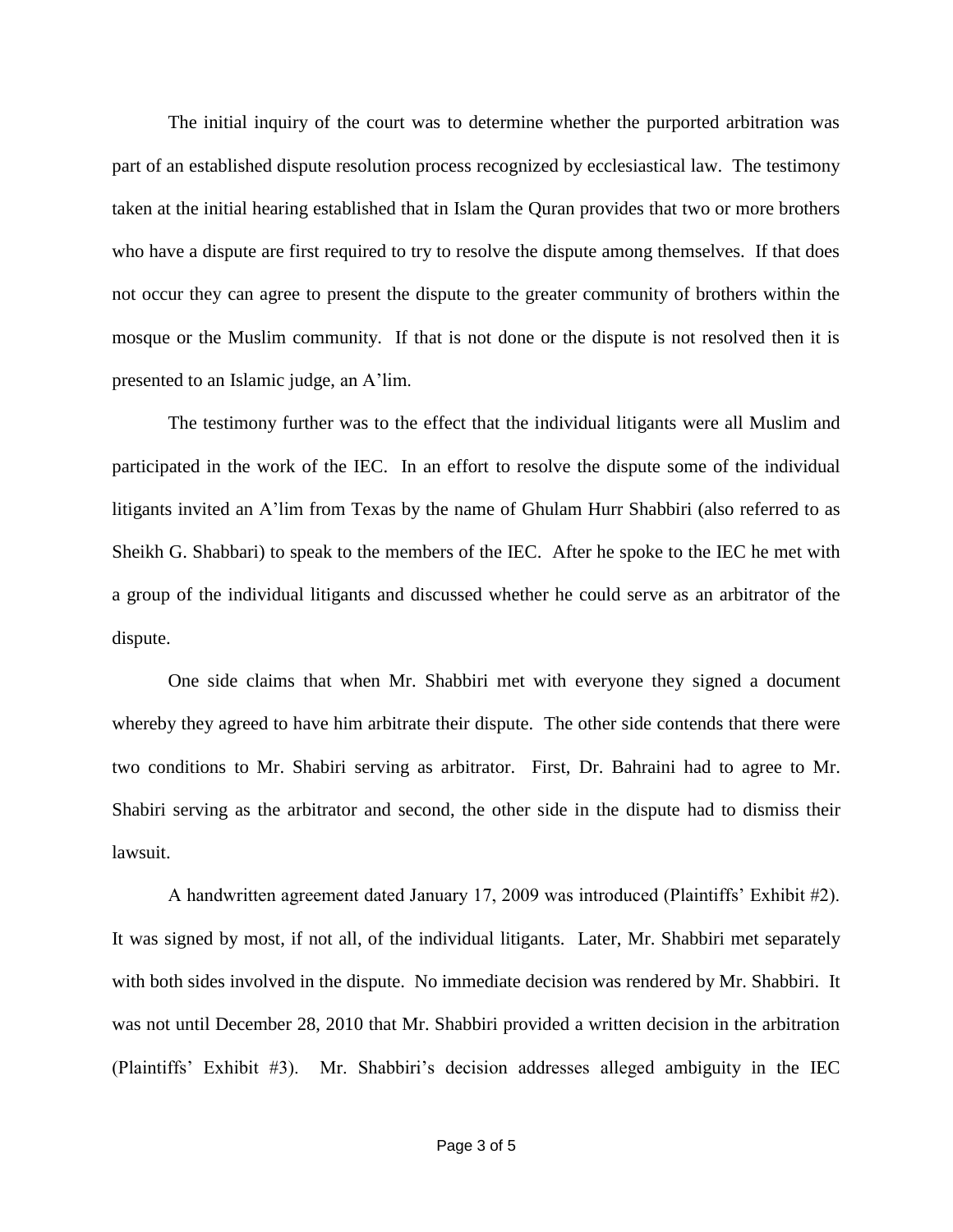constitution, appointment of Trustees for the IEC, and allegedly improper amendments to the IEC constitution.

The hearing on January 10, 2011 was bifurcated and has not yet been concluded.

#### ANALYSIS

From the outset of learning of the purported arbitration award, the court's concern has been whether there were ecclesiastical principles for dispute resolution involved that would compel the court to adopt the arbitration decision without considering state law. Decisional case law both in Florida and the United States Supreme Court tells us that ecclesiastical law controls certain relations between members of a religious organization, whether a church, synagogue, temple or mosque.

For example, in *Franzen v. Poulos*, 604 So. 2d 1260 (Fla. 3<sup>rd</sup> DCA 1992), the court found that the trial court could not intervene in an internal church governance dispute. The *Franzen* court said that the U.S. Constitution (the First and Fourteenth Amendments) "permit(s) hierarchical religious organizations to establish their own rules and regulations for internal discipline and governance, and to create tribunals for adjudicating disputes over these matters." Once such matters are decided by an ecclesiastical tribunal, the civil courts are to accept the decision as binding on them. See also, *Southeastern Conference Association of Seventh-Day Adventists, Inc. v. Dennis, 862 So. 2d 842 (Fla. 4<sup>th</sup> DCA 2003).* 

The court has concluded that as to the question of enforceability of the arbitrator's award the case should proceed under ecclesiastical Islamic law. Based upon the testimony before the court at this time, under ecclesiastical law, pursuant to the Qur'an, Islamic brothers should attempt to resolve a dispute among themselves. If Islamic brothers are unable to do so, they can agree to present the dispute to the greater community of Islamic brothers within the mosque or